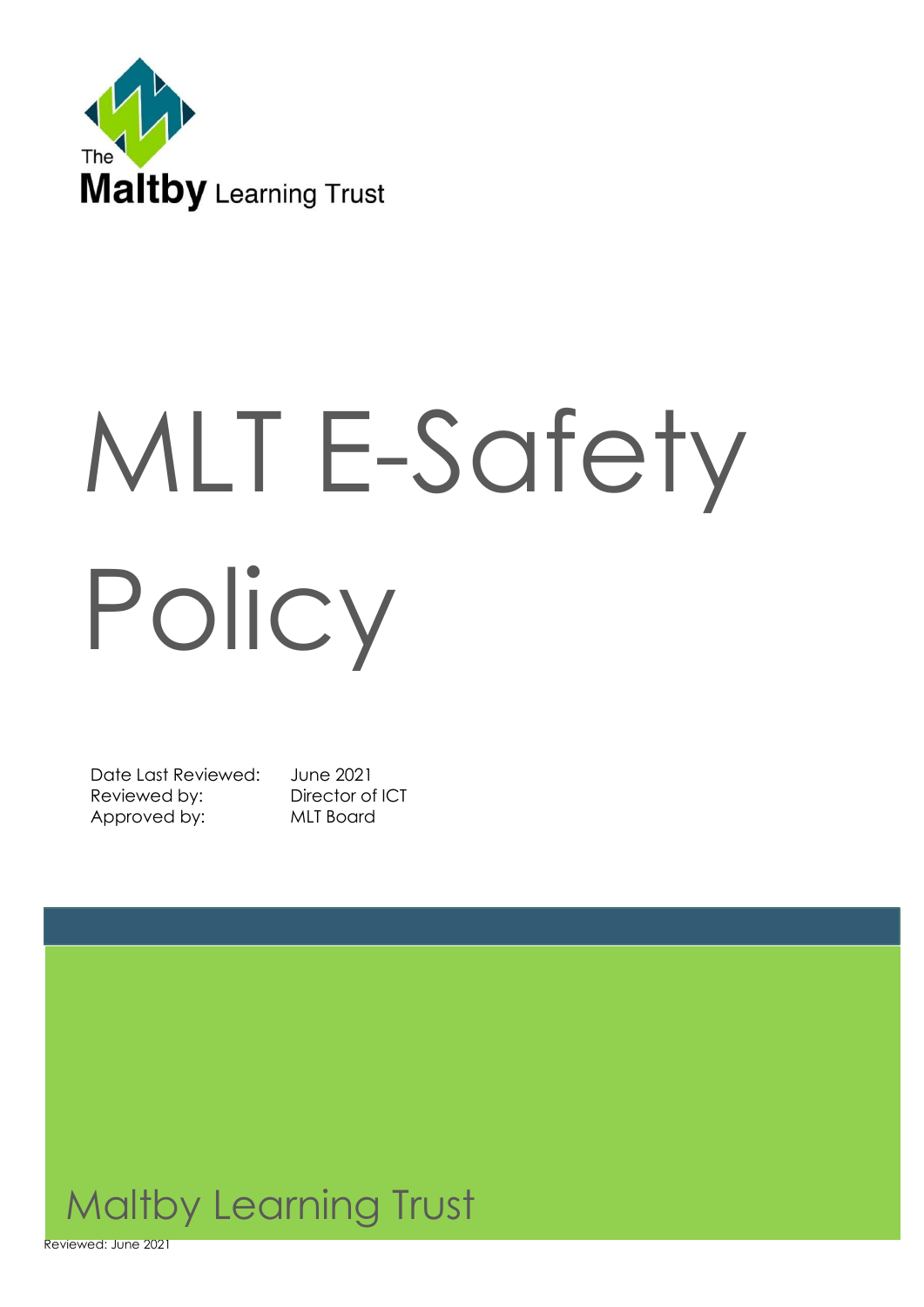# **Statement of intent**

Within the Maltby Learning Trust we understand that computer technology is an essential resource for supporting teaching and learning. The internet, and other digital and information technologies, open up opportunities for students and play an important role in their everyday lives.

Whilst the Maltby Learning Trust recognises the importance of promoting the use of computer technology throughout the curriculum, we also recognise the need for safe internet access and appropriate use.

The Trust has created this policy with the aim of ensuring appropriate and safe use of the internet and other digital technology devices by all students and staff.

The Trust is committed to providing a safe learning and teaching environment for all students and staff, and has implemented important controls to prevent any harmful risks.

This policy will operate in conjunction with other important policies in our Trust, including our Anti-Bullying Policy, Data Protection Policy, Child Protection and Safeguarding Policy.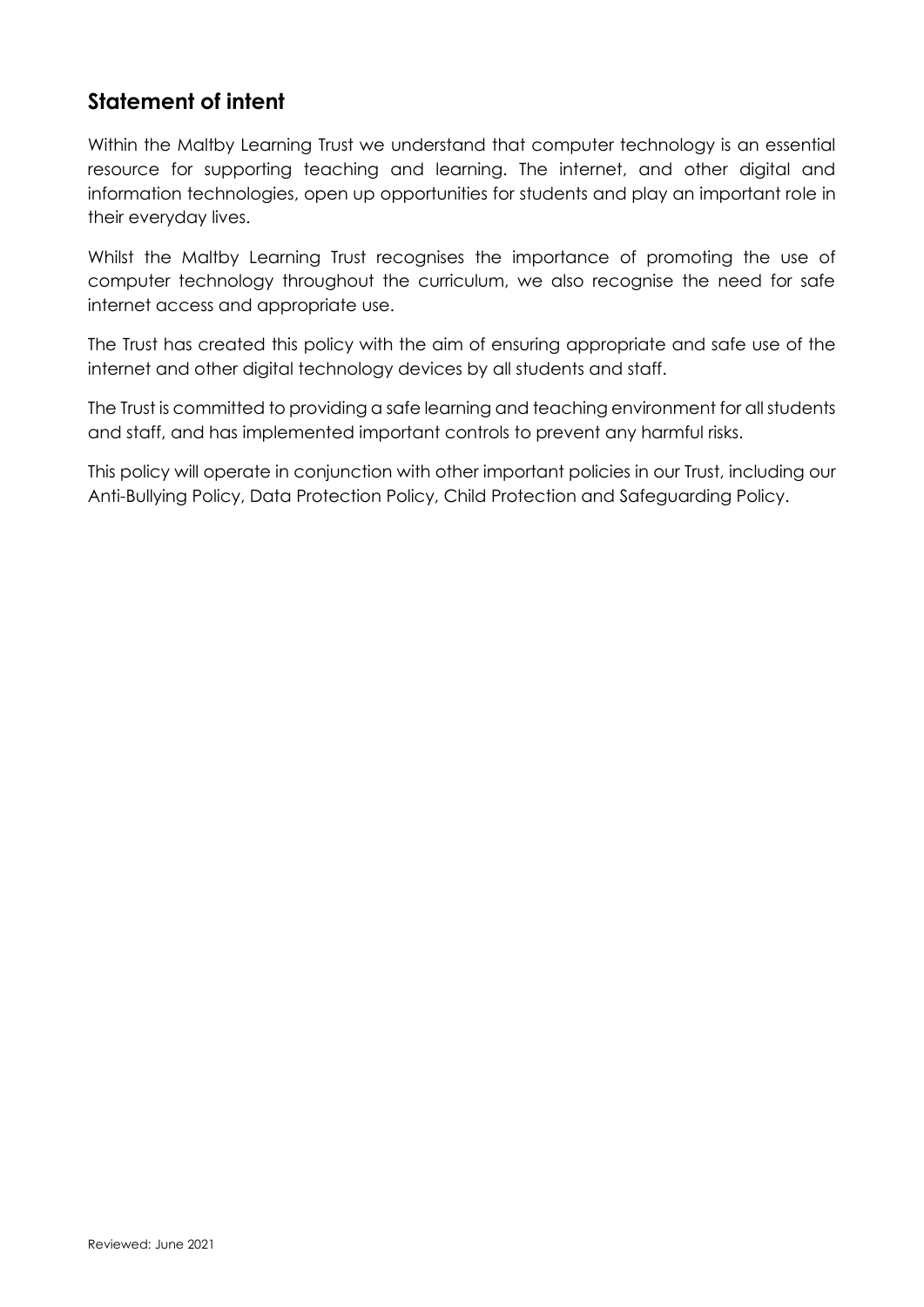#### **1. LEGAL FRAMEWORK**

This policy has due regard to the following legislation, including, but not limited to:

- The Human Rights Act 1998
- The Data Protection Act 1998 (GDPR General Data Protection Act 2018)
- The Safeguarding Vulnerable Groups Act 2006
- The Education and Inspection Act 2006
- The Computer Misuse Act 1990, amended by the Police and Justice Act 2006
- Communications Act 2003

#### **2. USE OF THE INTERNET**

The Trust understands that using the internet is important when raising educational standards, promoting student achievement and enhancing teaching and learning.

Internet use is embedded in the statutory curriculum and is therefore entitled to all students, though there are a number of controls required for academies to implement, which minimise harmful risks.

When accessing the internet, individuals are especially vulnerable to a number of risks which may be physically and emotionally harmful. These risks include:

- Access to illegal, harmful or inappropriate images
- Cyber bullying
- Use of social media sites and the risk of grooming
- Access to, or loss of, personal information
- Access to unsuitable online videos or games
- Loss of personal images
- Inappropriate communication with others
- Illegal downloading of files
- Plagiarism and copyright infringement
- Sharing the personal information of others without the individual's consent or knowledge

#### **3. ROLES AND RESPONSIBILITIES**

It is the responsibility of all staff to be alert to possible harm to students or staff, due to inappropriate internet access or use both inside and outside of the Trust, and to deal with incidents of such as a priority.

The Principal will act as the Academy E-Safety Officer and is responsible for ensuring the day-to-day e-safety and managing any issues within the Academy.

The CEO is responsible for ensuring that the Principal and any other relevant staff receive continuous professional development to allow them to fulfil their role and train other members of staff.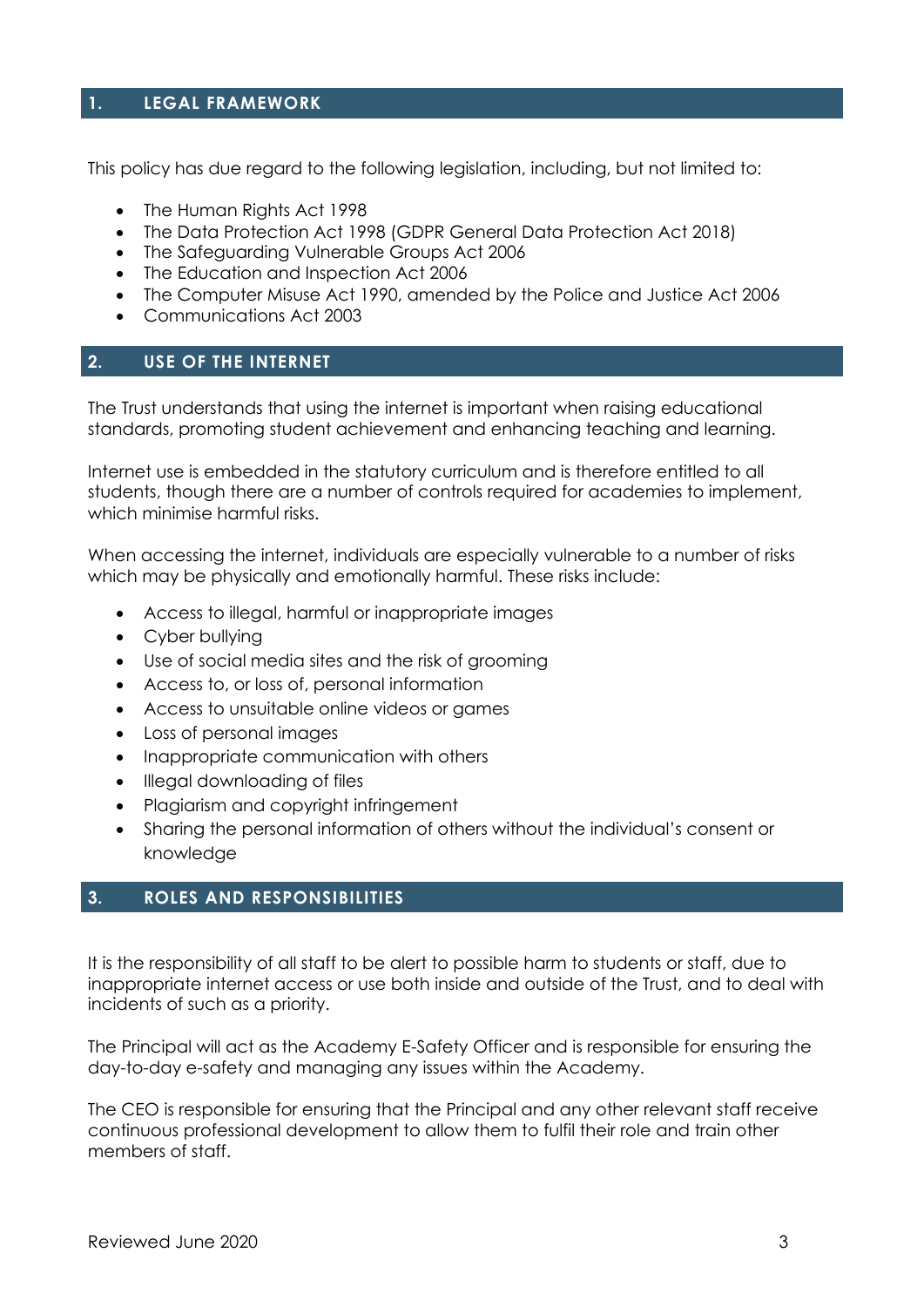The Principal will ensure that all relevant training and advice is provided for members of staff on e-safety.

The CEO will ensure there is a system in place which monitors and supports the Principal, whose role is to carry out the monitoring of e-safety in the school.

The Principal will regularly monitor the provision of e-safety in the school and return this to the CEO.

The Trust has an established procedure for reporting incidents and inappropriate internet use, either by students or staff.

Cyber bullying incidents will be reported in accordance with the Trust's Ant-Bullying policy. The Principal will ensure that all members of staff are aware of the procedure when reporting e-safety incidents, and will keep a log of all incidents recorded.

The SRFA Committee will discuss and review the effectiveness of the e-safety provision, current issues, and to review incident logs through the risk management arrangements at the scheduled meetings.

The Trust Board will evaluate and review this E-safety Policy on an annual basis.

The CFO will review and amend this policy with the ICT Strategic Leader, taking into account new legislation and government guidance, and previously reported incidents to improve procedures.

Teachers are responsible for ensuring that e-safety issues are embedded in the curriculum and safe internet access is promoted at all times.

All staff are responsible for ensuring they are up-to-date with current e-safety issues, and this E-safety Policy.

All staff and students will ensure they understand and adhere to the ICT Acceptable Use Policy when logging on to an Academy device.

Parents/carers are responsible for ensuring their child understands how to use computer technology and other digital devices, appropriately.

Individual Academy Principals are responsible for communicating with parents regularly and updating them on current e-safety issues and control measures.

#### **4. E-SAFETY CONTROL MEASURES**

#### EDUCATING STUDENTS:

- An e-safety programme will be established and taught across the curriculum on a regular basis, ensuring students are aware of the safe use of new technology both inside and outside of the Trust.
- Students will be taught about the importance of e-safety and are encouraged to be critically aware of the content they access online.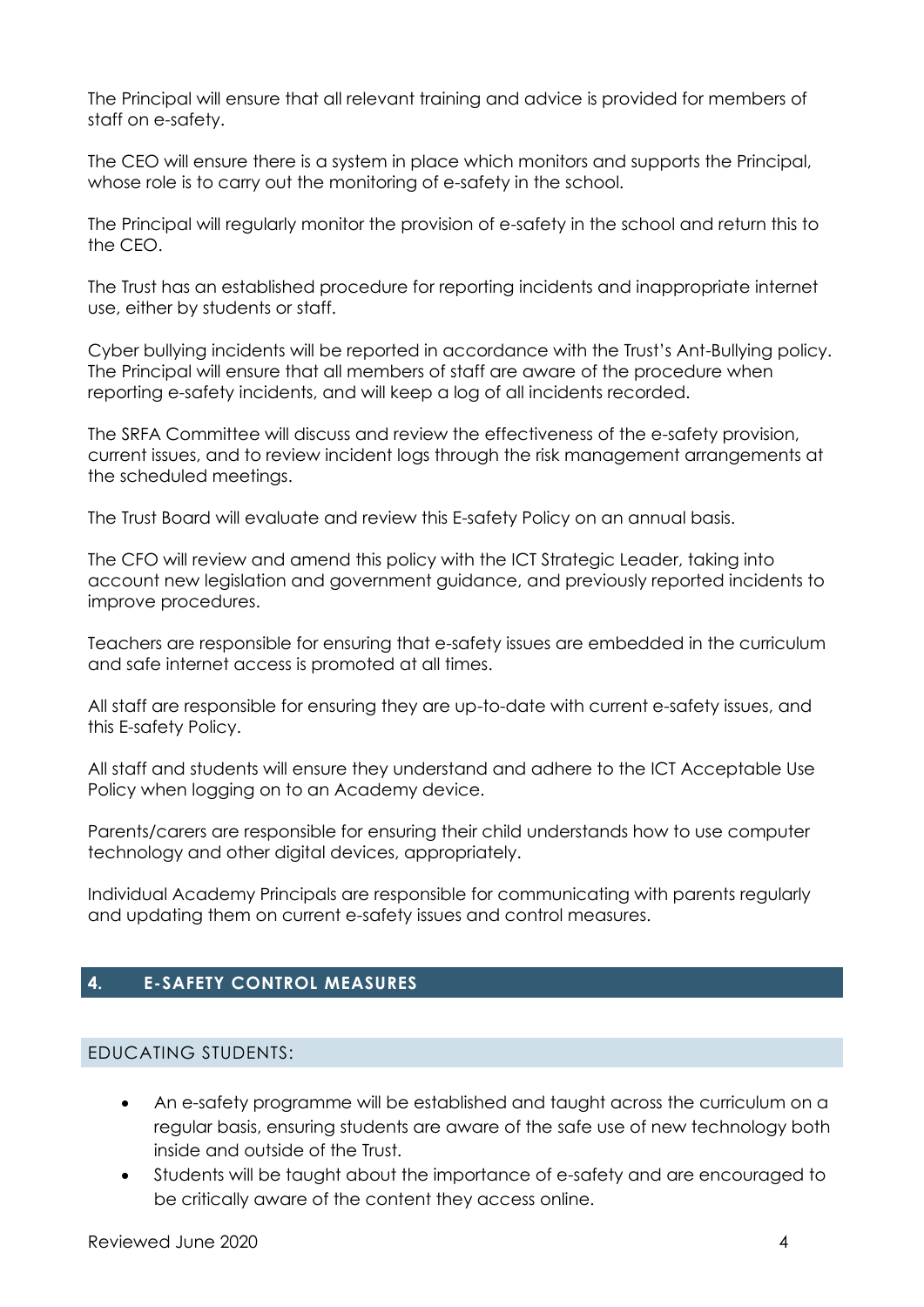- Students will be taught to acknowledge information they access online, in order to avoid copyright infringement and/or plagiarism.
- Clear guidance on the rules of internet use will be displayed around the Academy.
- Students are instructed to report any suspicious use of the internet and digital devices.

# EDUCATING STAFF:

- All staff will have access to e-safety training and information on an annual basis to ensure they are aware of current e-safety issues and any changes to the provision of e-safety.
- All staff will employ methods of good practice and act as role models for students when using the internet and other digital devices.
- Any new staff are required to undergo e-safety training as part of their induction programme, ensuring they fully understand the E-safety Policy.

# INTERNET ACCESS:

- Internet access is authorised when staff and students agree to the Acceptable Use Policy.
- A record will be kept by the Principal of all students who have been granted internet access.
- All users will be provided with usernames and passwords, and are advised to keep this confidential to avoid any other students using their login details.
- Management systems will be in place to allow teachers and members of staff to control workstations and monitor students' activity.
- Effective filtering systems will be established to eradicate any potential risks to students through access to particular websites.
- Any requests by staff for websites to be added or removed from the filtering list must be first vetted by the ICT Support Team.
- All school systems will be protected by up-to-date anti-virus/malware software.
- An agreed procedure will be in place for the provision of temporary users, e.g. volunteers.

#### EMAIL:

- Students and staff will be given approved email accounts and are only able to use these accounts.
- Use of personal email to send and receive personal data or information is prohibited.
- No sensitive personal data shall be sent to any other students, staff or third parties via email.
- Any emails sent by students to external organisations will be overseen by their class teacher and must be authorised before sending.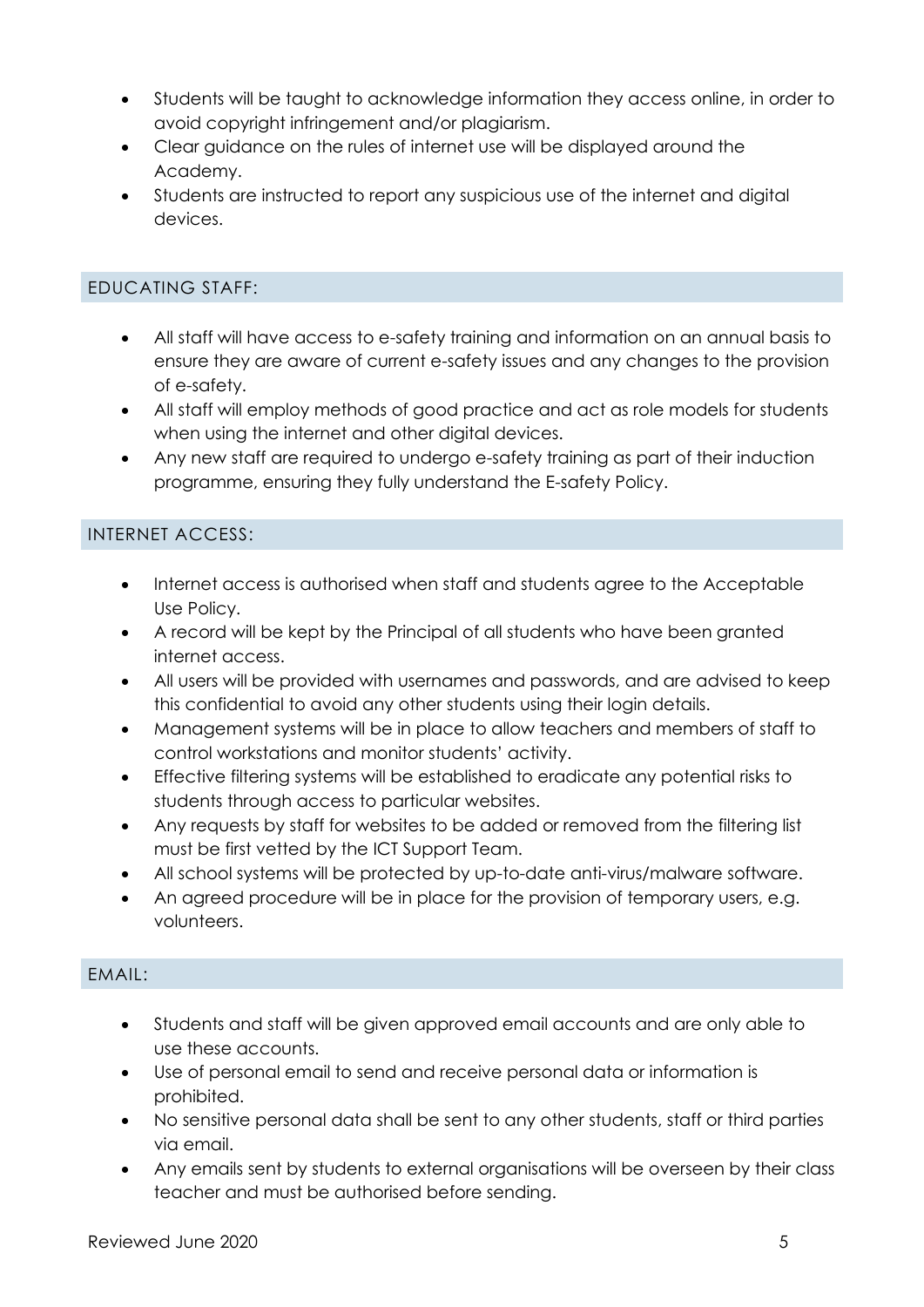• Chain letters, spam and all other emails from unknown sources should be deleted without opening them.

#### SOCIAL NETWORKING:

- Access to social networking sites will be filtered as appropriate.
- Should access be needed to social networking sites for any reason, this will be monitored and controlled by staff at all times and must be first authorised by the CEO.
- Students are regularly educated on the implications of posting personal data online, outside of the Trust.
- Staff are regularly educated on posting inappropriate photos or information online, which may potentially affect their position and the Trust as a whole.
- Staff are not permitted to communicate with students over social networking sites except for verified social media accounts e.g. Academy Twitter and Facebook accounts.

### PUBLISHED CONTENT ON THE TRUST'S WEBSITES AND IMAGES:

- Academy Principals will be responsible for the overall content of the website, and will ensure the content is appropriate and accurate.
- All contact details on the Trust's websites will be the phone, email and address of the Academy.
- Images and full names of students, or any content that may easily identify a student, will be selected carefully, and will not be posted until authorisation from parents has been received.
- Students are not permitted to take or publish photos of others without permission from the individual.
- Staff are able to take images, though they must do so in accordance with Trust's policies in terms of the sharing and distribution of such. Staff will not take images using their personal equipment.

# MOBILE DEVICES:

- Academy Principals may authorise the use of mobile phones by students where it is seen to be for safety or precautionary use.
- Mobile phones are not permitted to be used in the classroom by students or members of staff.
- The sending of inappropriate messages or images from mobile devices is prohibited.
- Personal Mobile devices must not be used to take images of students or staff.
- The Trust will be especially alert to instances of cyber bullying and will treat such instances as a matter of high priority.

# CYBER BULLYING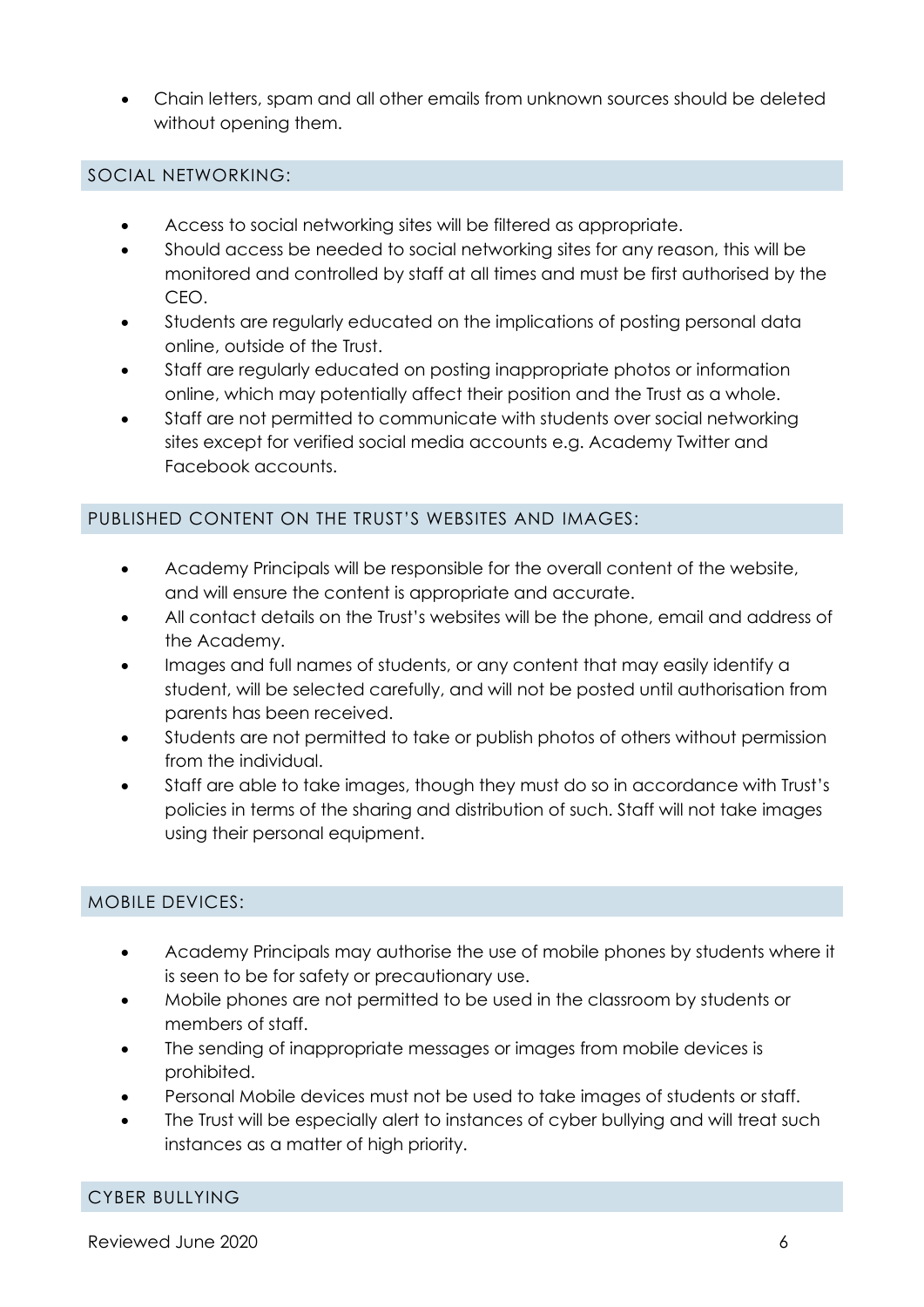- For the purpose of this policy, "cyber bullying" is a form of bullying whereby an individual is the victim of harmful or offensive posting of information or images, online.
- The Trust recognises that both staff and students may experience cyber bullying and will commit to preventing any instances that should occur.
- The Trust will regularly educate staff, students and parents on the importance of staying safe online, as well as being considerate to what they post online.
- The Trust will commit to creating a learning and teaching environment which is free from harassment and bullying, ensuring the happiness of all members of staff and students.
- The Trust has zero tolerance for cyber bullying, and any incidents will be treated with the upmost seriousness and will be dealt with in accordance with our Anti-Bullying Policy.
- The CEO will decide whether it is appropriate to notify the police or the Director CYPS at the LA of the action taken against a student.

# **5. REPORTING MISUSE**

# MISUSE BY STUDENTS:

- Teachers have the power to discipline students who engage in misbehaviour with regards to internet use.
- Any instances of misuse should be immediately reported to a member of staff, who will then report this to the individual Academy Principal.
- Any student who does not adhere to the rules outlined in our Acceptable Use Policy and is found to be wilfully misusing the internet, will have a letter sent to their parents/carers..
- Members of staff may decide to issue other forms of disciplinary action to a student upon the misuse of the internet. This will be discussed with the Academy Principal and will be issued once the student is on the Trust's premises.
- Complaints of a child protection nature shall be dealt with in accordance with our Child Protection Policy.

#### MISUSE BY STAFF:

- Any misuse of the internet by a member of staff should be immediately reported to the Principal.
- The Principal will deal with such incidents in accordance with the Allegations Against Staff Policy, and may decide to take disciplinary action against the member of staff.